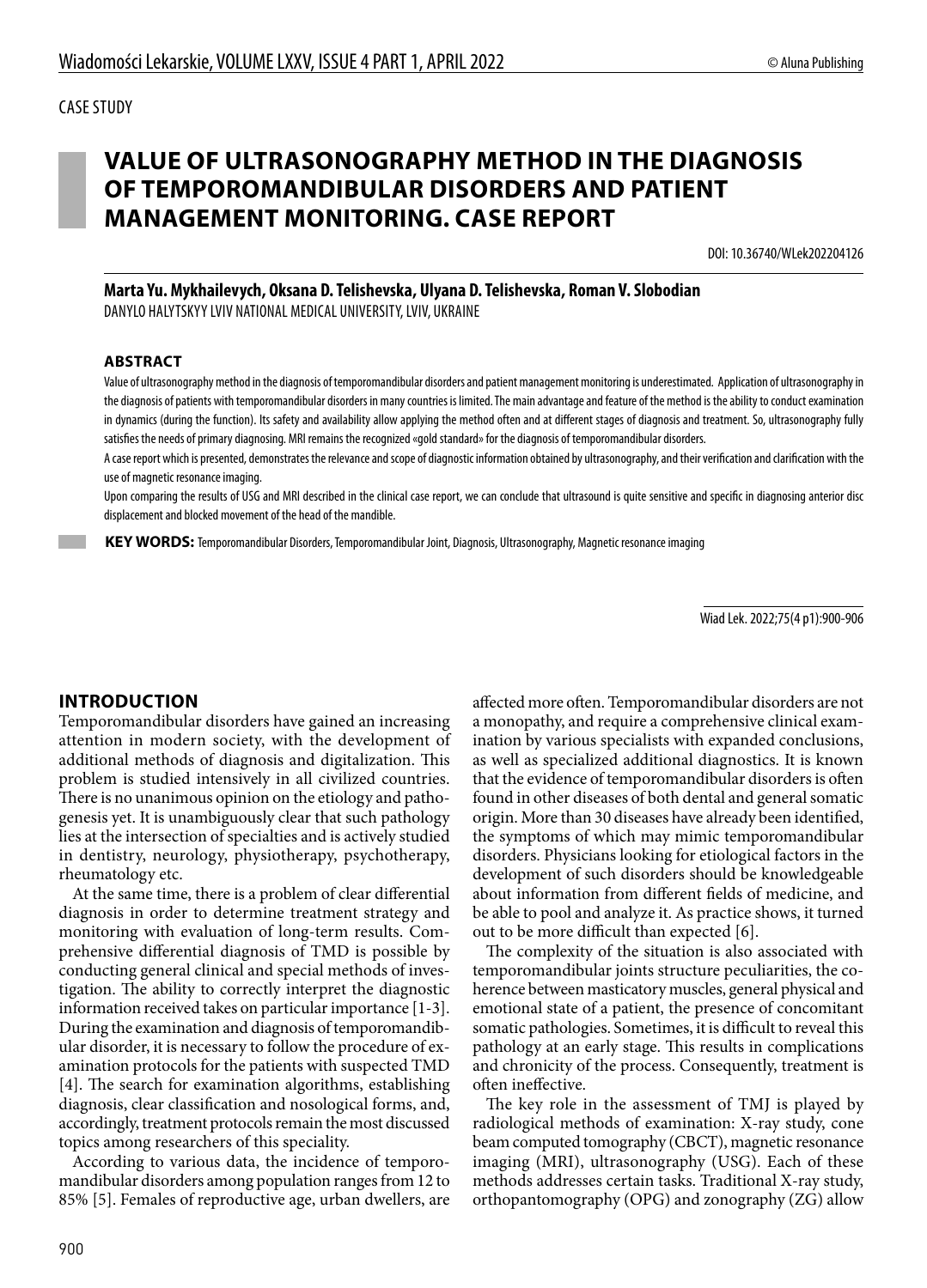| Method of study and its informative value                 |                          |                              |                          |                          |            |  |  |
|-----------------------------------------------------------|--------------------------|------------------------------|--------------------------|--------------------------|------------|--|--|
| <b>TMJ</b> structures                                     | <b>OPG</b>               | <b>ZG</b>                    | <b>CBCT</b>              | <b>USG</b>               | <b>MRI</b> |  |  |
| Hard tissues                                              |                          |                              |                          |                          |            |  |  |
| Bone ankylosis                                            | $^{+}$                   | $^{+}$                       | $+++$                    | $\overline{\phantom{a}}$ | $^{+}$     |  |  |
| Arthritis/ Arthrosis                                      | $^{+}$                   | $^{+}$                       | $++$                     | $++$                     | $^{+++}$   |  |  |
| Developmental disorders                                   | $++$                     | $++$                         | $^{+++}$                 |                          | $^{+}$     |  |  |
| Neoplasms                                                 | $^{+}$                   | $++$                         | $^{+++}$                 | $^{+}$                   | $^{+++}$   |  |  |
| <b>Fractures</b>                                          | $++$                     | $++$                         | $+++$                    |                          | $++$       |  |  |
| Soft tissues                                              |                          |                              |                          |                          |            |  |  |
| Intraarticular disorders (displacement of articular disc) | $\overline{\phantom{0}}$ |                              |                          | $++$                     | $+++$      |  |  |
| Disc perforation                                          |                          |                              |                          | $++$                     | $^{+++}$   |  |  |
| Fibrous ankylosis                                         | $\overline{a}$           | $\overline{\phantom{0}}$     |                          | $++$                     | $+++$      |  |  |
| Exudation                                                 | $\overline{\phantom{a}}$ | $\overline{\phantom{a}}$     |                          | $++$                     | $+++$      |  |  |
| Joint ligaments, muscles                                  | $\overline{a}$           | $\qquad \qquad \blacksquare$ | $\overline{\phantom{a}}$ | $++$                     | $+++$      |  |  |
| Articular capsule inflammation                            | $\overline{\phantom{a}}$ | $\qquad \qquad \blacksquare$ | $\overline{\phantom{a}}$ | $++$                     | $++$       |  |  |

| Table I. Informative value of different study methods, depending on hard or soft tissues of the joint involvement [2]. |  |  |  |
|------------------------------------------------------------------------------------------------------------------------|--|--|--|
|------------------------------------------------------------------------------------------------------------------------|--|--|--|

 $(-$  method is not used,  $+$  method is rarely used,  $++$  method is often used,  $+++$  the leading method of study of the structure specified)

obtaining information on the bone structures of the joint, assessing the joint space. CBCT method can be used to obtain TMJ images in different planes and to assess the bone structures of the joint. Assessment of soft tissue structures using these methods is impossible [7]. Assessment of articular disc, ligaments, muscle structures can be obtained by USG and MRI [8].

The results of works concerned with ultrasonographic method of TMJ examination have been published in the literature [7-19]. The comparative analysis of ultrasonographic method of imaging with other methods of TMJ diagnostics, first of all MRI is presented. MRI is described in the literature as the "gold standard" [13-17]. Those advantages: time, efficiency, cost-effectiveness cause USG to be an alternative method of diagnostics [18].

Therefore, the coordinated cooperation of dentists with a number of other specialists in finding etiological factors and prescribing the correct management remains relevant. The choice of appropriate method of diagnostics is the key to success in establishing a diagnosis and early treatment. Therefore, understanding the procedure of USG and MRI allows a dentist to correctly interpret the description of the results, and use them to the benefit of the patient.

#### **CASE REPORT**

Patient P., born in 1976 (41 years old). Complained of pain in the left parotid region at rest and during chewing, which lasted for about a month. Life history included craniocerebral injury of the frontal area on the right (road traffic accident 10 years ago), listhesis in the cervical spine, multinodular goiter (undergoes follow-up examinations and treatment by endocrinologist), the initial signs of osteoarthritis of both knees, hypotension, migraine. Results of clinical examination revealed minor facial asymmetry due to the reduced left side, reduced tone of masticatory muscles, mouth opening 38 mm, its trajectory is sharp deflection to the left, absent acoustic phenomena in the joints, pain in the left parotid region at maximal opening of mouth and protrusion, positive response on the left to the provocation compression test of TMJ. Intraoral examination: mucous membrane and periodontal tissues are unremarkable, class III defects of dentition of the mandible, subclass 1 by Kennedy, missing teeth 36 and 46. Occlusion: signs of orthognathic occlusion were found in the frontal region, teeth 16 and 26 in the lateral regions are below the occlusal plane due to the protrusion towards the defects of dentition of the mandible. Among additional examinations, the patient has two orthopantomograms: current one (Figure 1) and the one made 6 years ago (Figure 2), and ultrasonographic study of TMJ and masticatory muscles.

USG findings: anterior displacement of articular disc of the left TMJ with blocked movement of the head of mandible (without reduction). Initial degenerative changes of the head of the left TMJ. Due to the fact that USG was conducted in dynamics, and interpretation of the image for the dentist was complicated, proceeding from the extensive experience of the doctor, we give findings without the image. To specify the diagnosis and etiology of the disease, MRI of TMJ with closed and open mouth position, as well as dynamic MRI were prescribed (Figure 3).

MRI findings: anterior disc displacement in the left TMJ; secondary manifestations of osteoarthritis of the left TMJ with joint effusion, reactive changes of the left lateral pterygoid muscle.

Detailed comparison of the results of clinical examination with the results of follow-up surveys revealed signs of deforming arthrosis of the left TMJ in the acute stage.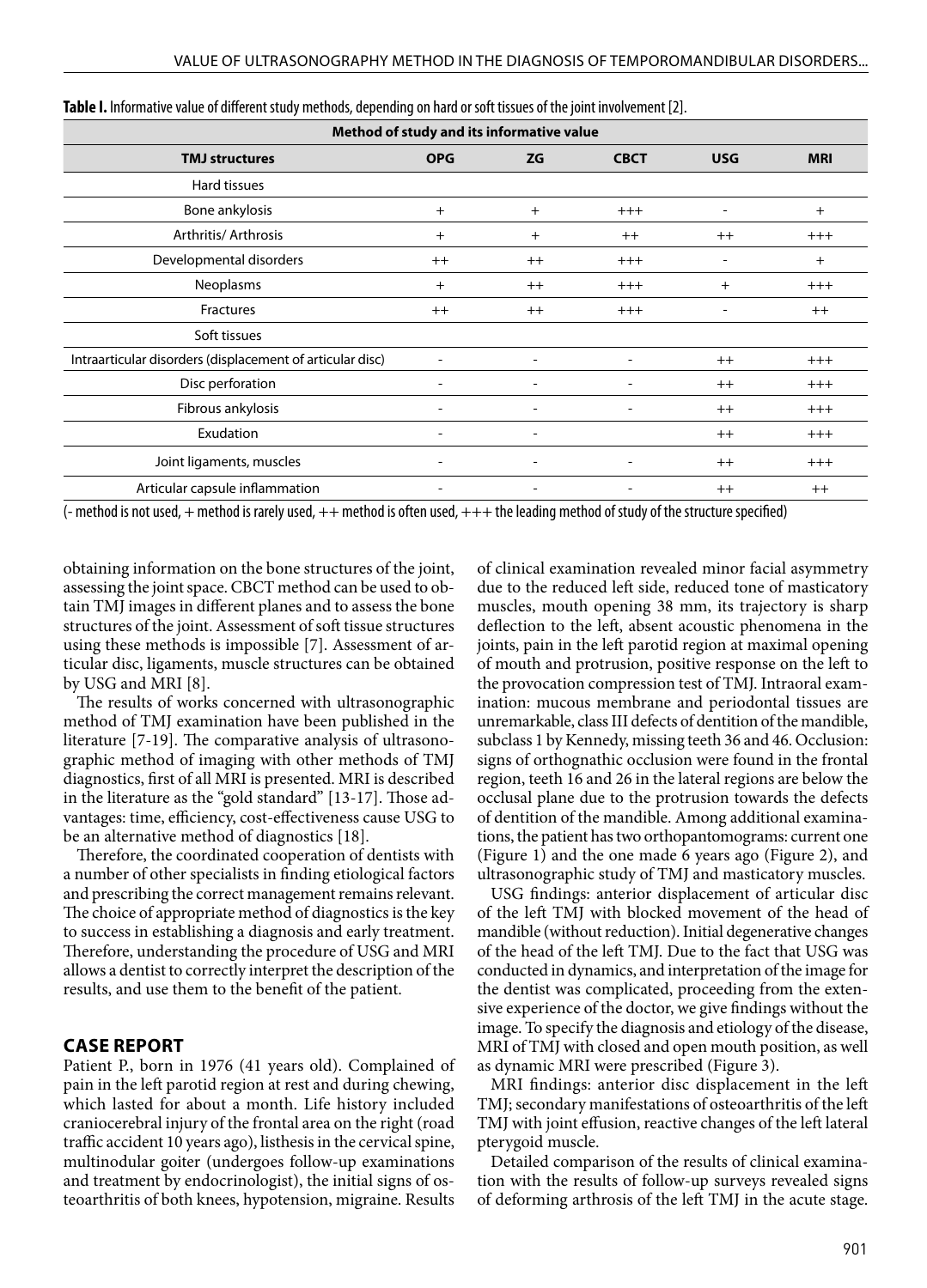

**Fig. 1.** Diagnostic orthopantomogram (2017) **Fig. 2.** Diagnostic orthopantomogram (2011)



MRI scan of the brain for 2013 revealed that the deformity of the condyle took place back then (Fig. 3-G). It should be noted that orthopantomograms for 2017 and 2011 did not reveal any deformities of the condyle, which confirms the relevance of a thorough clinical and follow-up radiological surveys.

The patient was referred for additional consultations to rheumatologist, ENT doctor due to maxillary sinus cyst, and dental therapist to rule out or confirm the odontogenic origin of maxillary sinus cyst. The patient was prescribed a

number of follow-up examinations, including maxillofacial CT. Some CT sections are shown in Figure 4.

After a course of drug therapy prescribed by rheumatologist and endocrinologist, mandibular stabilization bite splint to be used at night and 1 hour during the day was made for the patient. Clinical picture after 2 months of using the bite splint and its regular corrections: opening of mouth for 50 mm, normal movement trajectory, no discomfort at opening of mouth, absence of response to the provocation compression test of TMJ. A control USG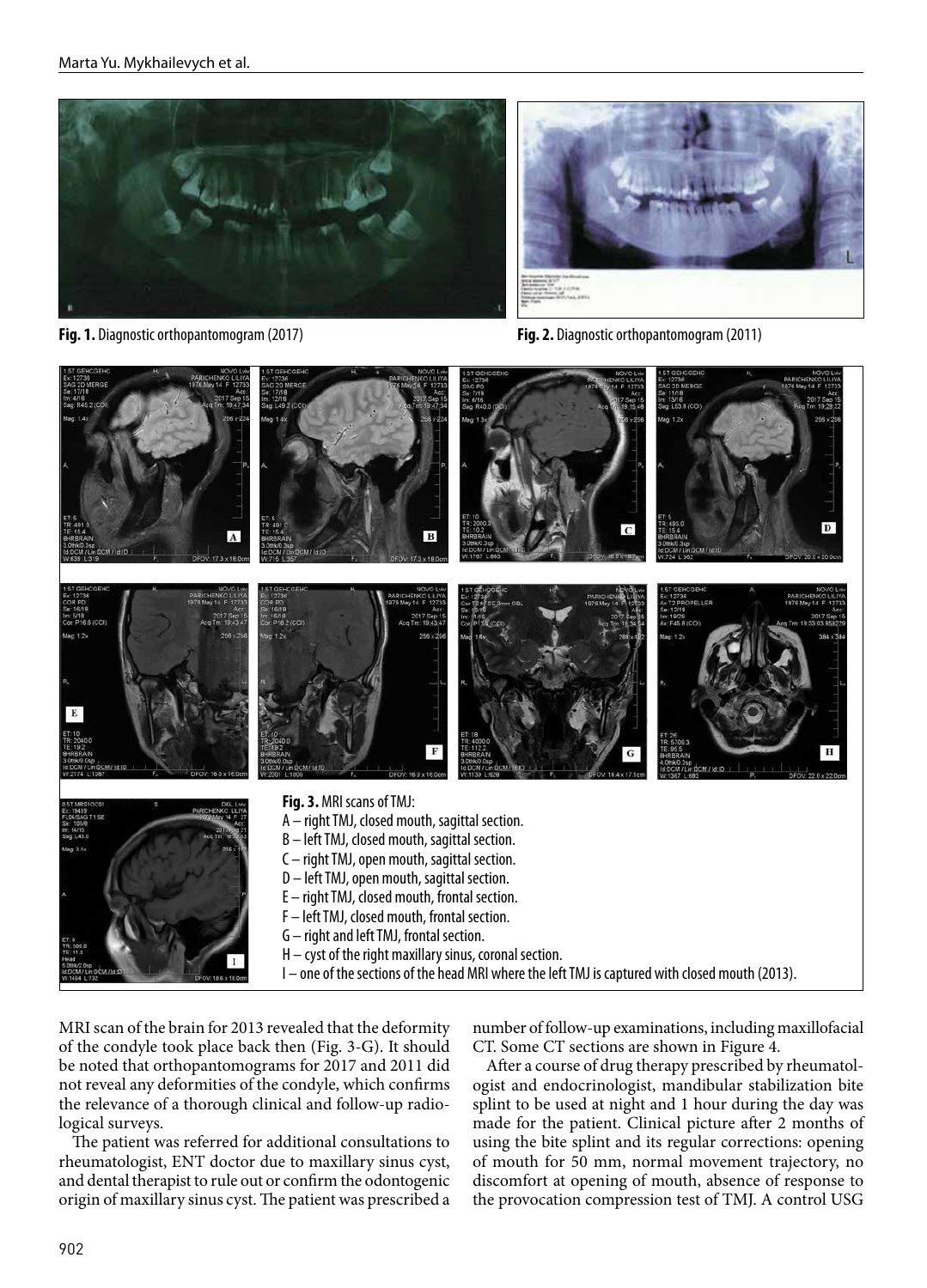

examination reveals normal discs positioning, the same initial degenerative changes of the head of the left TMJ, amplitude in both joints is 16 mm.

# ULTRASONOGRAPHY

Visualization of TMJ and disc using USG was first reported by Nabeih and Speculand [19]. Stefanoff et al. reported successful results of evaluation of the TMJ disc in asymptomatic volunteers using USG [20]. Study of *Bas et al*. *has shown* that USG *provided a sensitivity of 69*% in the *detection of internal* derangements, *while high resolution* ultrasonography (*HR*-*US*) *showed a sensitivity between 65-95*% in the *determination of TMJ disorders* [21-24].

Other researchers think that examination of temporomandibular joint with the help of high-frequency ultrasound is a diagnostic method of unconfirmed effectiveness. The majority of studies focused on assessing pathological conditions rather than the condition of healthy joints to determine the correct USG image [25]. Dynamic ultrasonography turned out to be a reliable diagnostic tool for detection of normal disc position. The results of this study are of additional interest and should encourage research as to its potential uses and diagnostic capabilities [26]. A large number of studies in the literature deal with the use of USG for determination of anterior disc displacement. However, researchers draw attention to the failure of ultrasonography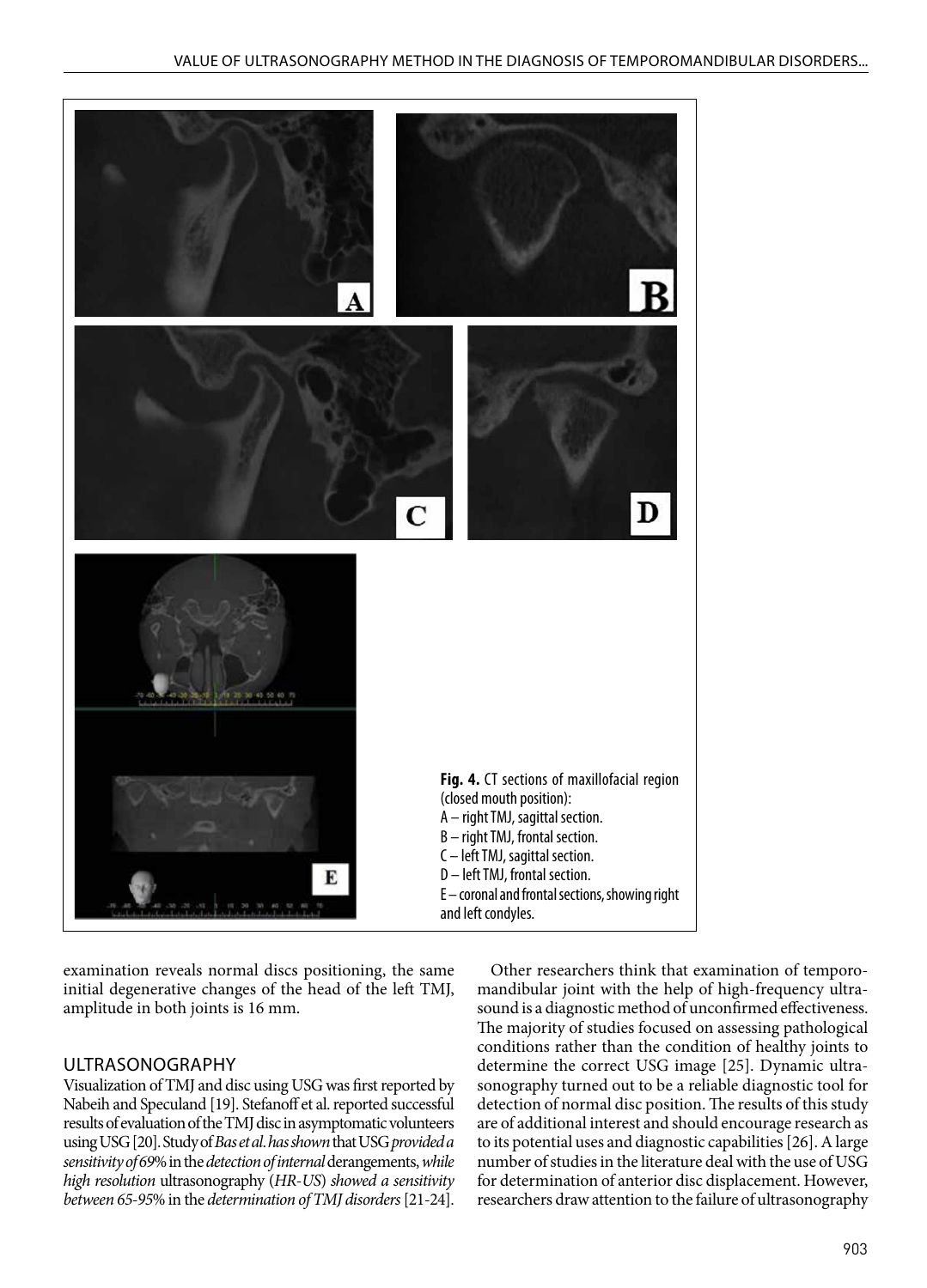to detect lateral and posterior displacements [12]. Nevertheless, there is a need for an inexpensive, non-invasive and simple diagnostic technique for temporomandibular joint imaging. High-frequency ultrasonography seems to be promising thanks to technological advances that provide more powerful transducers [25].

The principle of ultrasonography is based on the fact that the ultrasonic waves emitted by the device (transducer) pass through TMJ and are partially reflected in transit through various anatomical structures. Then the reflected sound waves are read by the same emitting device and transferred to the image [27,28]. The possibility of conducting dynamic survey, which enables to evaluate smooth function of TMJ, movement amplitude of condyles, the synchronism of motion of the head and disc is its feature and the greatest advantage. Ease of execution, accessibility, low invasiveness, unchanged normal posture of a patient, absence of radiation exposure and higher density of units if compared to MRI contributes to the increasing use of USG in the diagnosis of TMD [28,29]. Scope of diagnostic information obtained with the use of ultrasound combined with orthopantomography or computed tomography is meaningful enough for the diagnosis at the initial stage [8,30]. Appropriate qualifications of operators allow obtaining satisfactory result and minimizing discrepancies in the analysis of diagnostic data.

The TMJ area comprises various structures that reflect sound waves in different ways. The bone tissue represented by the head of the articular process and the articular tubercle is usually hypoechoic (low reflection of sound waves). Its images on ultrasonography are black, but the edge of the bone is hyperechoic (strong reflection of sound waves) and appears white in ultrasonographic images. The connective tissue represented by the articular capsule and the retrodiscal tissue (bilaminar zone), the muscular tissue represented by the lateral pterygoid and masticatory muscles, are isoechoic (intermediate reflection of sound waves) and appear unevenly gray on ultrasonography images. However, the surface of the articular capsule and the surface of the muscles strongly reflect sound waves that generate a hyperechoic (white) line. Empty space and water (upper and lower chambers) of the joints are hypoechoic and appear black on ultrasonographic images, but these anatomical cavities are virtual, because the opposite surfaces are in contact and are usually not detected during the examination if there is no effusion. The disc, like all major ligaments, consists of dense fibrous tissue, but its appearance on ultrasonographic images is contradictory [27].

Ultrasonography is performed in two positions: in the supine and in the sitting positions, in a state of habitual occlusion. During the examination, the patient's head is turned in the direction opposite to the site under examination. To evaluate the condition of the TMJ structures, three main approaches are used: a horizontal scan (the transducer is placed under zygomatic arch at an angle of 38-45 ° to the horizontal plane) and two frontal scans: posteriad and anteriad to the head of mandible, respectively, the transducer is placed in frontal plane under zygomatic arch at an angle of 45° anteriad [31].

At the first stage of the study, the examination, performed in horizontal scan, evaluates the upper lateral region of the head of mandible; the lateral fragment of the articular capsule; the presence of joint fluid; capsule-condyle distance; the lateral fragment of the articular disc and its position; the acoustic shadow from the bone tissue of the articular tubercle; the lateral pterygoid muscle (upper and lower heads); the masticatory muscle (superficial and deep regions); periarticular soft tissues. At the same time, scans perform a functional test (opening and closing of mouth) in order to determine movement amplitude of the head of mandible [31].

The second stage is the examination in the frontal scan in two positions: posteriorly from the head of mandible and anteriorly from the head of mandible. The transducer is placed in the frontal plane under zygomatic arch at an angle of approximately 45°, posteriad and anteriad to the head of mandible respectively. In this case the posterior lateral region of the head of mandible, the neck of the articular process of mandible, the posterior margin of the branch of mandible, the posterolateral fragment of the articular capsule, the bilaminar zone, the lateral part of the posterior (anterior) portion of the articular disc are evaluated. Disc visualization cannot be obtained when the head of mandible and disc are deeply located [31].

In case of degenerative changes of the joint, ultrasonography detects bone growth (osteophytes) on the surface of the head of mandible, thickness loss of subchondral-cartilaginous complex, subchondral cysts, its roughness and fragmentation. The reduction in capsule-condyle distance is assessed in both horizontal and frontal scans. In the presence of effusion in the joint, an increase in its dimensions is established, which is a confirmation that degenerative changes of TMJ may be accompanied by inflammatory process. Also, a decrease in the movement amplitude of the condyle and asynchrony of motion of the head and disc at maximal opening of mouth are found [31].

Informative value of different study methods, depending on hard or soft tissues of the joint involvement [2] is presented in Table I.

Magnetic resonance imaging is based on the use of electromagnetic radiofrequency non-ionizing radiation. In order to obtain an image, the patient is placed inside a strong magnetic field, which causes setting of the hydrogen atoms nuclei protons in accordance with the polarity of the field. With the use of radio signal, energy magnitude released is utilized for computer reconstruction of magnetic resonance imaging [31, 4].

During magnetic resonance imaging of TMJ, T1 and T2 – weighted images with closed and open mouth are made. T1-weighted images are made in order to visualize bone tissue and articular disc. T2-weighted images are made to detect inflammatory changes and fluid in TMJ. With the help of the "rapid scan" function, one can examine TMJ during opening and closing of mouth, i.e. in motion. MRI is also informative for changes in ligaments, articular discs and masticatory muscles [32-34].

MRI allows high performance determination of such pathologies as anterior displacement of the articular disc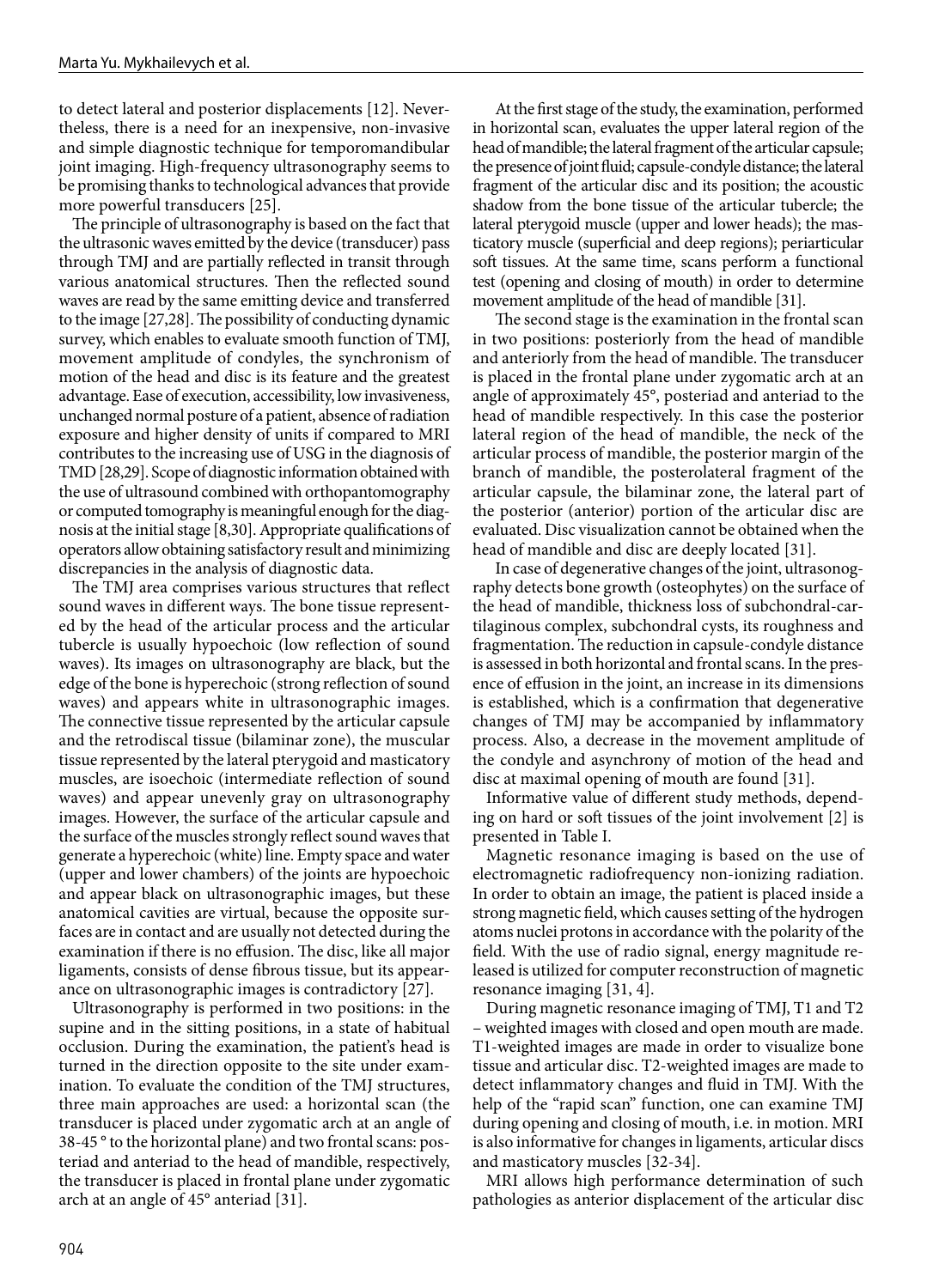with or without reduction, disc displacement in the medial and lateral directions in the coronal (frontal) plane. T2 image better demonstrates possible myxoid (mucosal) degeneration of the articular disc, but this sequence requires more time for MRI survey. The posterior adhesion of the articular disc (bilaminar zone) of TMJ is a highly plastic tissue involved in the redistribution of fluid (blood, tissue fluid, synovial fluid), able to change its volume in a wide range. With the use of MRI, one can assess its structure and volume depending on the position of the condyle. MRI is used to study the function of the masticatory muscles at rest and in dynamics. Edema and effusion in the lateral pterygoid muscle may be detected in 80% of patients with TMD on T2-weighted images. Thus, MRI leaves behind all other methods of study in many respects [31].

This method provides the best resolution in visualization of TMJ tissues, being non-invasive, not based on the use of ionizing radiation (complete safety for the patient and the staff), enables to obtain a multiplanar image without moving the patient, natural contrast of moving blood and absence of artifacts of bone elements [31].

Disadvantages of this method include long examination time, restricted use in patients with pacemakers, implants containing ferromagnetic alloys, in pregnant women, as well as in patients with claustrophobia, and the high cost of diagnosing [31]. The MRI method does not allow assessing both the TMJ function and its structure [18,25]. Examination with opening and closing of mouth is not informative due to the complexity of technological process and low frequency [8]. Quality of the results obtained is directly dependent on the qualifications of operators, their skills and experience of work with the unit.

# **CONCLUSIONS**

MRI remains the recognized "gold standard" for the diagnosis of temporomandibular disorders. However, despite the lack of sufficient number of scientific research, ultrasonography fully satisfies the needs of primary diagnosing. Its combination with one of radiological diagnostic methods gives a comprehensive picture of the state of the structures of temporomandibular joints. The particular advantage of USG over all other methods is the procedure in dynamics and in real time, giving unique data on joint function. Upon comparison of the results of USG and MRI described in the clinical case report, we can conclude that USG is sufficiently sensitive and specific. Its basic utilization during the initial examination gives a doctor an orientation for further diagnosis and follow-up consultations. Attention is drawn to the fact of high quality assessment of the state of subchondral-cartilage complex and an early-stage degenerative changes of the condyle with the help of USG, which can be used to clarify the diagnosis in patients with restricted use of MRI examination. Absence of harm to a patient allows the use of this method often to monitor management, while the complexity and restricted application of MRI do not always justify results; so it does not always make sense. The study of ultrasonography as a diagnostic tool in the detection of TMD remains open and requires further research. However, MRI should be used, if possible, for acquisition of knowledge of TMJ structures visualization, gaining in experience by radiologists and an increased application of MRI in dentistry.

## **REFERENCES**

- 1. Manfredini D. Current concepts on temporomandibular disorders. London, Berlin, Chicago: Quintessence publishing Co. 2010, 498p.
- 2. Telishevska U. Dyferentsiyna diahnostyka skronevo-nyzhnoshchelepnykh rozladiv za klinichnymy ta renthenolohichnymy oznakamy [Differential diagnostics of temporomandibular disorders by clinical and radiographical signs]: avtoref. dys. na zdobuttia nauk. stupenia kand. med. nauk: spets. 14.01.22. «Stomatolohiia»; Lviv. 2010, 19p.
- 3. Talmaceanu D., Lenghel L.M., Bolog N. et al. Imaging modalities for temporomandibular joint disorders: an update. Clujul Med. 2018;91(3):280-287. doi: 10.15386/cjmed-970.
- 4. Telishevska O. Differential diagnosis of temporomandibular disorders with the use of a developed computer program for determining the individual risk of their development. "Ukrainian Dental Almanac". 2016; 4: 75-80.
- 5. Murphy I. Temporomandibular disorders: manual therapy, exercise and needling. Br Dent J. 2019;226: 6. doi: 10.1038/sj.bdj.2019.28.
- 6. Telishevska O.D. Obhruntuvannia kliniko-diahnostychnykh kryteryiv dyferentsiynoi diahnostyky skronevo-nyzhnoshchelepnykh rozladiv ta khvorob, shcho yikh imituiut [Rationale for clinical diagnostic criteria for differential diagnosis temporomandibular disorders and diseases that mimic them]. Lviv. 2017, 406p.
- 7. Matsubara R., Yanagi Y., Oki K. et al. Assessment of MRI findings and clinical symptoms in patients with temporomandibular joint disorders. Dentomaxillofac Radiol. 2018;47(4):20170412. doi: 10.1259/ dmfr.20170412.
- 8. Makieiev V.F., Kucher A.R., Rybert Yu.O., Zhyznomyrska O.O. Ultrasonohrafy of temporomandibular joint. The first visualization experience. Dental news. 2013;3:62.
- 9. Ahmad M., Schiffman E.L. Temporomandibular Joint Disorders and Orofacial Pain. Dent Clin North Am. 2016;60(1):105-24. doi: 10.1016/j. cden.2015.08.004.
- 10. Elias F. M. Ultrasonographic findings in normal temporomandibular joints. Brazilian Oral Research. 2006;1(20):338–343. . doi: 10.1590/ S1806-83242006000100006.
- 11. Emshoff R., Jank S., Bertram S. et al. Disk Displacement of the Temporomandibular Joint: Sonography Versus MR Imaging. American Journal of Roentgenology 2002;178(6):1557-1562.
- 12. Manfredini D. Ultrasonography has an acceptable diagnostic efficacy for temporomandibular disc displacement. Evid Based Dent.2012;(13)84– 85. doi: 10.1038/sj.ebd.6400878.
- 13. Jank S., Emshoff R., Norer B. et al. Diagnostic quality of dynamic highresolution ultrasonography of the TMJ—a pilot study. International Journal of Oral and Maxillofacial Surgery 2005; 34(2):132-137. doi:10.1016/0030-4220(89)90337-X.
- 14. Junior Mello C., Saito Cassio O., Filho H. Sonographic evaluation of temporomandibular joint internal disorders. Radiol Bras. 2011;44(6):355.
- 15. Shoukri B., Prieto J.C., Ruellas A. et al. Minimally Invasive Approach for Diagnosing TMJ Osteoarthritis. J Dent Res. 2019;98(10):1103-1111. doi: 10.1177/0022034519865187.
- 16. Talmaceanu D., Lenghel L.M., Bolog N. et al. High-resolution ultrasonography in assessing temporomandibular joint disc position. Med Ultrason. 2018;1(1):64-70. doi: 10.11152/mu-1025.